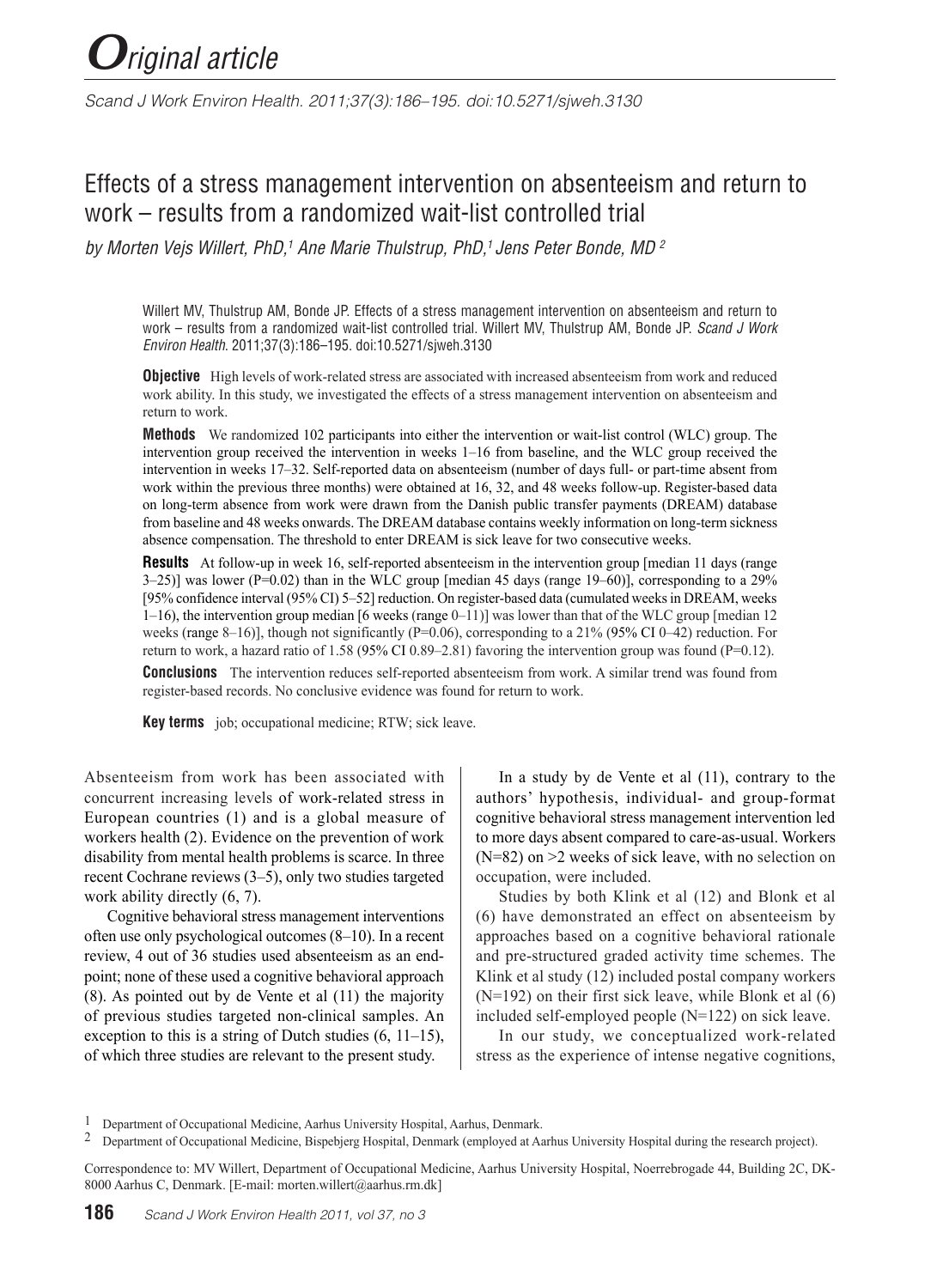emotions, and physical sensations in relation to repeated critical situations at work, typically involving perceived demands that one is not able to meet (16), and negative expectancies of coping with future situations (17).

An inherent limitation in studies of work ability and absenteeism from work are differences in the legislation governing the labor market of individual countries. This weakens comparability of studies across countries. In Denmark, sick leave extending beyond two weeks must be sanctioned by the worker's general practitioner. Workers are permitted sick leave for ≤52 consecutive weeks with full compensation.

It has been discussed how to measure absenteeism from work and return to work (18) – and which method (ie, using self-report or register-based data) is preferred (19). Young et al (18) note that no consensus on the appropriate outcomes of return-to-work interventions exists; they advocate a multidimensional approach. Pole et al (19) suggest that researchers should carefully consider the most appropriate measure in the context of a particular study, potentially collecting both self-report and register-based data. From the Whitehall study, Ferrie et al (20) found good agreement between self-reported data and employers' registers of sickness absence.

Numerous ways of assessing absenteeism have been proposed, including (i) incidence; (ii) cumulative duration from  $\geq 1$  absence spells; (iii) time until first, or lasting return to work; and (iv) time until first recurrence of sickness absence (4, 21). As a measure of absenteeism from work, we have used cumulative duration from  $\geq 1$ absence spells, since this measure is not dependent on whether or not participants were on sick leave at the time of inclusion in the study and could be measured using both self-report and register-based data. Furthermore, for those on sick leave at inclusion, we looked at time until lasting return to work. For those not on sick leave at inclusion, we looked at time until first incidence of sick leave.

The intervention was directed at workers that were either at risk of going on sick leave or returning from a period of sick leave **–** returning from sick leave is a transition often feared due to the renewed exposure to work. In one recent study, fear-avoidance beliefs about work were the most important risk factor for not returning to work among workers on long-term sick leave (22). Workers typically fear not being able to cope with work, the subsequent reappearance of their symptoms, and risk of renewed sick leave. Both for those returning to work and those already active at the workplace, the goal of the intervention was to improve the ability to cope with experienced demands at work and reduce the need for sick leave to cope with the situation. We expected the effects of the intervention to take place either from the onset of the group sessions, through the perceived help and support offered, or alternatively following the first four weekly

sessions, where most of the intervention tools were introduced. Our expectation for change earlier rather than late in the stress management intervention, was adapted from the literature on the effects of psychological interventions, where the most rapid changes in symptom relief appear in the earlier phases of treatment (23).

The objectives of this study fall in two parts. In hypothesis 1, we examine if a group-format cognitive behavioral stress management intervention reduces absenteeism from work, measured as cumulative duration of sickness absence from ≥1 absence spells. In hypothesis 2, we examine (i) if the intervention shortens the time to lasting return to work for those on sick leave at the time of inclusion in the study and (ii) whether the intervention reduces incidence of new spells of sick leave for those working at inclusion.

#### *Methods*

#### Study design

The study used a randomized wait-list control design (figure 1). Participants were randomized to either the intervention group or to a wait-list control (WLC) group, after their baseline measurement. After three months on the wait-list, the WLC group also received the intervention. Participants in the WLC condition were not hindered in seeking supplementary help while on the wait-list, nor were the participants hindered from seeking help upon completion of the treatment.

Follow-up from baseline was 48 weeks. Questionnaires were obtained at 16, 32, and 48 weeks. Registerbased data on long-term sick leave were drawn from baseline and 48 weeks onwards.

#### Sample size and inclusion period

An a priori power calculation, based on one of the main outcome measures of the study [ie, the Perceived Stress Scale (PSS)], estimated the necessary sample size to be 90 participants. This would allow for detection of a between-groups difference of one standard deviation (SD) from the score at baseline (24, 25). The sample size calculation was based on significance level: 95%; power: 80%; SD: 5; intra-class correlation coefficient: 0.15; and average cluster size: 9. To allow for a 10% dropout, 102 participants were included. At the time of performing the power calculation, the estimated sample size was considered adequate for all outcome measures included.

Induction into the study took place over a period of ten months, from December 2006 through September 2007, with groups commencing in succession from January–December 2007.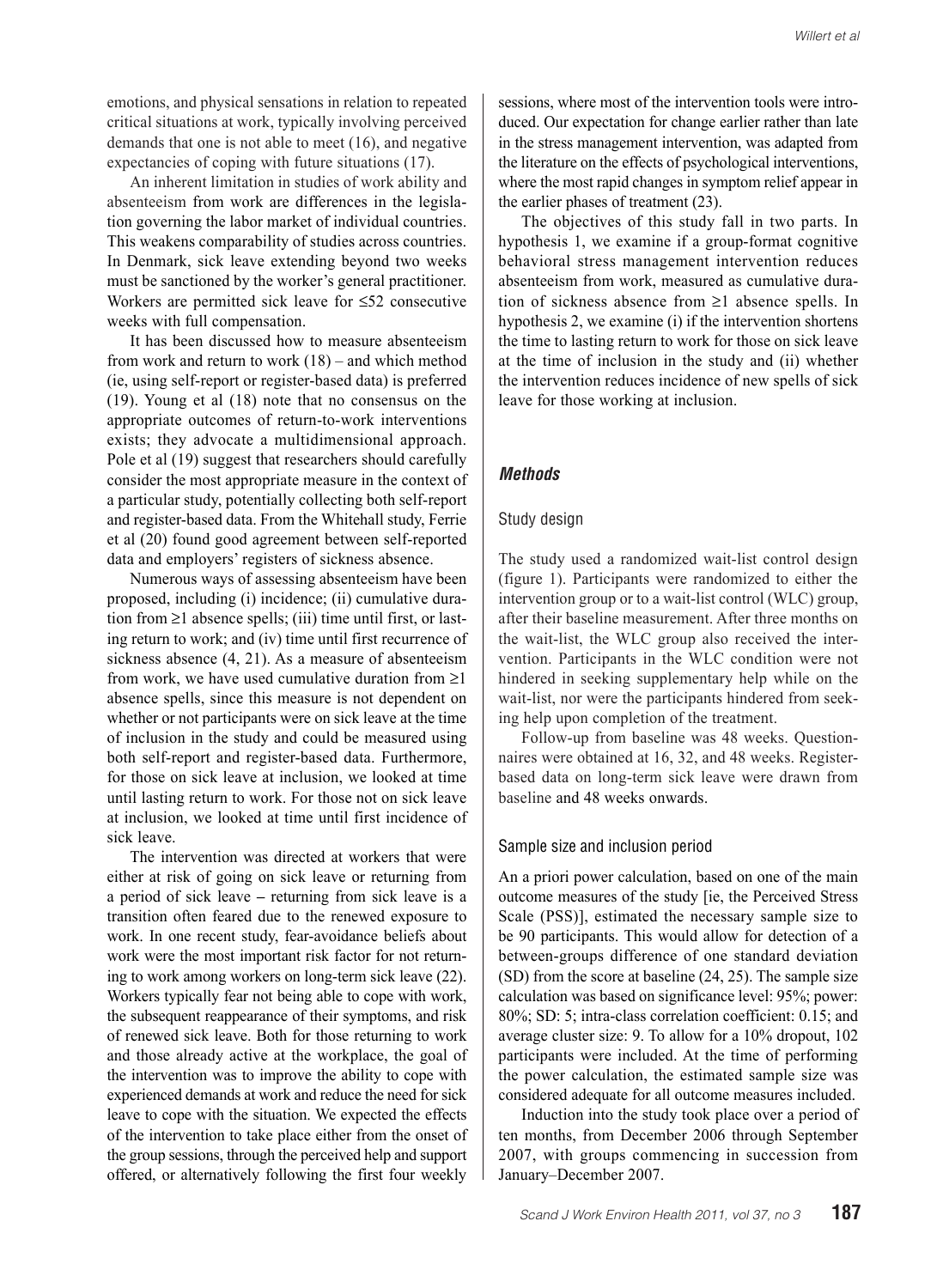

<sup>a</sup> Dual numbers refer to *n* for Self-report / DREAM database data



#### Referral

Persons from the working population (18–67 years) in the municipality of Aarhus could participate in the study. Referral was available through local general practitioners, union social workers, and direct inquiry.

In total, 173 persons were referred to participate, as illustrated in figure 1. Out of this group, 156 persons were invited to an assessment interview to determine eligibility, while 17 persons were excluded (see figure 1 for reasons). From the assessment interview, 102 persons were invited and accepted to participate, while 54 persons were not included. All persons not included were informed about alternatives.

#### Assessment and eligibility

A clinical psychologist (>5 years training) undertook a semi-structured assessment interview with potential participants. Inclusion criteria included persistent symptoms of work-related stress, defined by physiological and psychological symptoms of sustained animation, lasting >4 weeks, and elevated reactivity of symptoms to demands at work. Motivation to remain employed and, if on sick leave, a planned return to work ≤4 weeks was required in order to comply with the intervention rationale of homework assignments between group sessions, applying the techniques learned in groups at work. Participants were either on sick leave following an

**188** *Scand J Work Environ Health 2011, vol 37, no 3*

assessment by their general practitioner or working. For the latter, a score of ≥20 points on the PSS was required [equaling 1.0 SD above the population mean reported by Cohen & Williamson (25)].

Exclusion criteria were: (i) >26 consecutive weeks of sick leave (to select individuals recently active at their workplace and deselect those at risk of falling under social service regulations); (ii) substantial psychosocial strains outside of work; (iii) bullying as the main problem; (iv) severe psychiatric condition or a history of repeated psychiatric conditions; and (v) current abuse of alcohol or psychoactive stimulants.

#### Allocation

The study used block randomization in blocks of six, generated using the RANNOR computer algorithm (SAS Inc, Cary, NC, USA). After the baseline measurement, an independent individual open the envelopes containing the participants' allocation. After randomization, the intervention and WLC groups each comprised 51 participants. At the first measurement after baseline, 15 participants did not complete their follow-up measurement (figure 1).

#### Intervention

Each group contained nine participants, encompassed eight 3-hour sessions over a period of three months and was led by one of two licensed clinical psycholo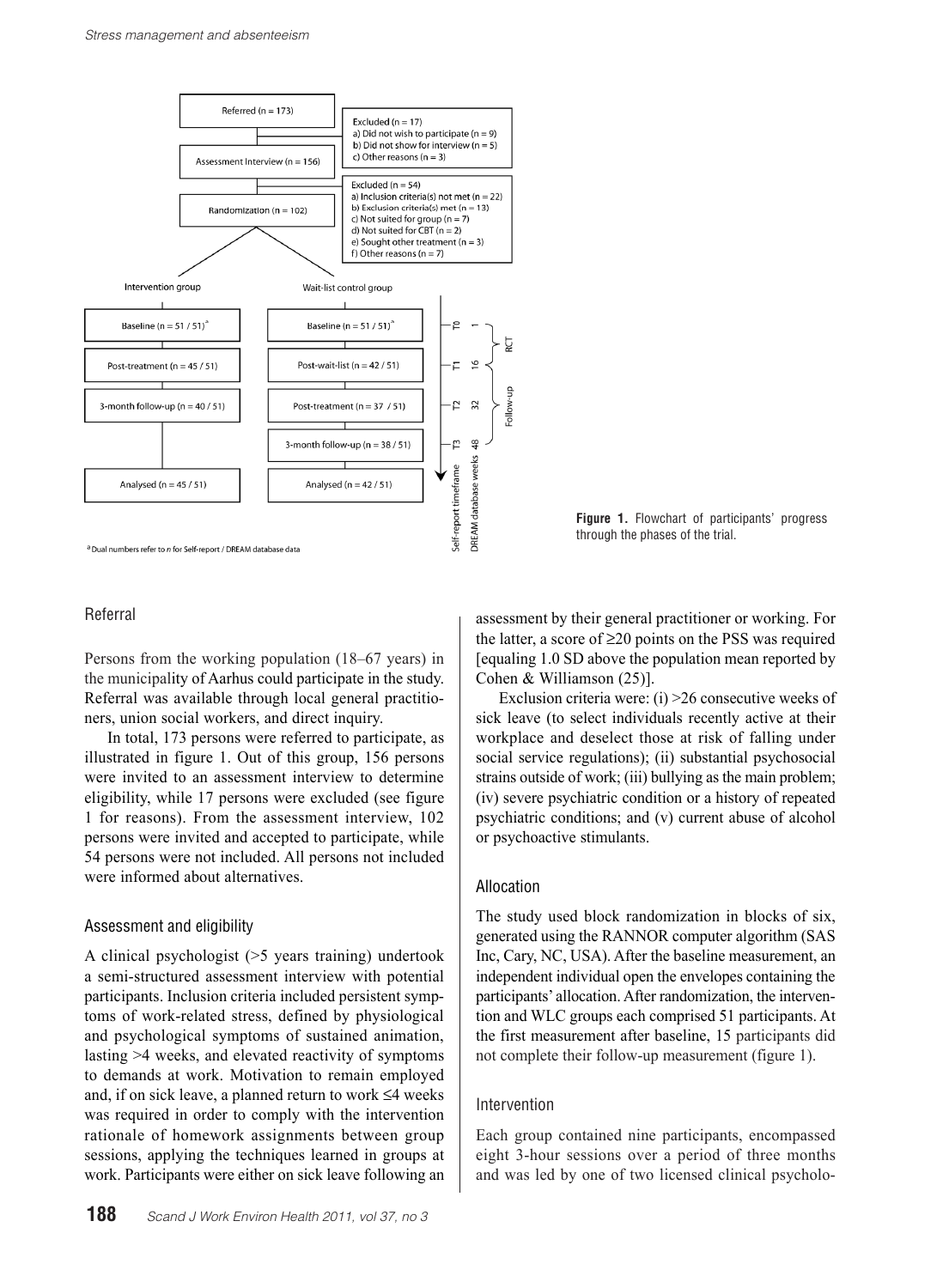gists, with >5 years of clinical experience and a 1-year advanced training course in cognitive behavior therapy. Groups met for weekly sessions the first four weeks, and then every fortnight for the remaining four sessions. Treatment was manualized, and used a slide show to set the agenda for each group session, promoting uniform delivery of the intervention between groups.

A goal of the intervention was to enable the participants to cope with stressful situations at their workplace and strengthen their ability to be active at work, despite their current difficulties. This goal was underpinned by the content of the group sessions, the main topics of which were: (i) introduction to cognitive behavior therapy, (ii) psychoeducation on stress, (iii) identifying dysfunctional thinking, (iv) modifying dysfunctional thinking, (v) communication and stress, (vi) communication skills training, (vii) implementing strategies at work, and (viii) review of techniques. Between group sessions, participants completed homework assignments aimed at promoting implementation of the techniques learned in the groups at work.

#### Outcome measures

Two independent measures of absenteeism from work were used: one measure was a self-reported questionnaire, the other comprised data from a national database of public transfer payments. The two measures represent overlapping but not identical time periods during follow-up. The self-reported data consist of information on three-month periods in retrospect at three follow-up points that are four months apart, while the registerbased data consist of continuous week-by-week registrations in three follow-up periods of 16 weeks each.

#### Self-reported data

At follow-up measurements, participants reported in a questionnaire their amount of days on full or partial sick leave in the preceding three months. There were two questions covering this dimension, voiced as follows: "How many full working days have you been on sick leave from your work in the last three months?" and "How many days have you been working reduced hours in the last three months?" After each question, there was space for the participant to fill in the number of days. The number of days reported for each question was added to give a single measure of full or partial sick leave from work, which allows for comparability with the register-based data.

#### The DREAM database

In Denmark, 102 types of public transfer payment to Danish citizens have been registered week-by-week in a national registry since 1991 (the so-called DREAM database). Once registered in the database, it is possible to change the type of transfer payment registered between the major types of registrations (eg, "full sick leave" to "unemployment"). A limitation of the database is that changes within the "family" of sick leave registrations (eg, full and partial sick leave) cannot be distinguished within the same period of sickness absence. Termination of registration occurs following the first full week of not receiving any type of transfer payment.

Data on registrations in the DREAM database were obtained from each participant's date of randomization and 52 weeks ahead, as well as back in time.

When investigating the mean number of weeks between measurements on self-reported data, it turned out that the three-months intervals between measurements appointed by the research protocol, was in fact on average four months due to logistic and practical reasons. In accordance with this, registrations in the DREAM database were divided into three 16-week intervals, covering 48 weeks total, corresponding to the time intervals in the study design (see time line in figure 1).

At the onset of the trial, registration in DREAM covered either "no registration" or a registration of "part- or full-time sick leave", with the exception of one participant registered with "early disability pension". The threshold for registration in the database with full or partial sick leave compensation is two consecutive weeks on sick leave. As the trial timeframe moves through the 48 weeks, registrations of the participants diversify into six additional categories: (i) unemployment, (ii) public education grant, (iii) flexible job (Danish labor market arrangement for people with reduced ability to work, wage is partly compensated), (iv) rehabilitation, and (iv) maternity leave.

Registrations in DREAM of part- or full-time sick leave were used in the analysis of cumulative weeks registered in DREAM within the different phases of the trial. For the analysis of return to work, a registration of part- or full-time sick leave in DREAM was used in conjunction with unemployment as negative outcomes, while no registration in DREAM, public education grant, flexible job, rehabilitation, and maternity leave were all defined as positive or neutral outcomes.

#### Statistical analysis

For statistical analyses, we used the STATA (Stata Corp LP, College Station, TX, USA) software package. Baseline characteristics were compared using the Chi-squared test of comparable distributions and the Student's t-test. Both self-reported and register-based data were skewed, depicting a U-shape in a histogram, reflecting many participants with either no or the maximum amount of absenteeism from work. As a result, the Mann-Whitney U-test was used to test for differences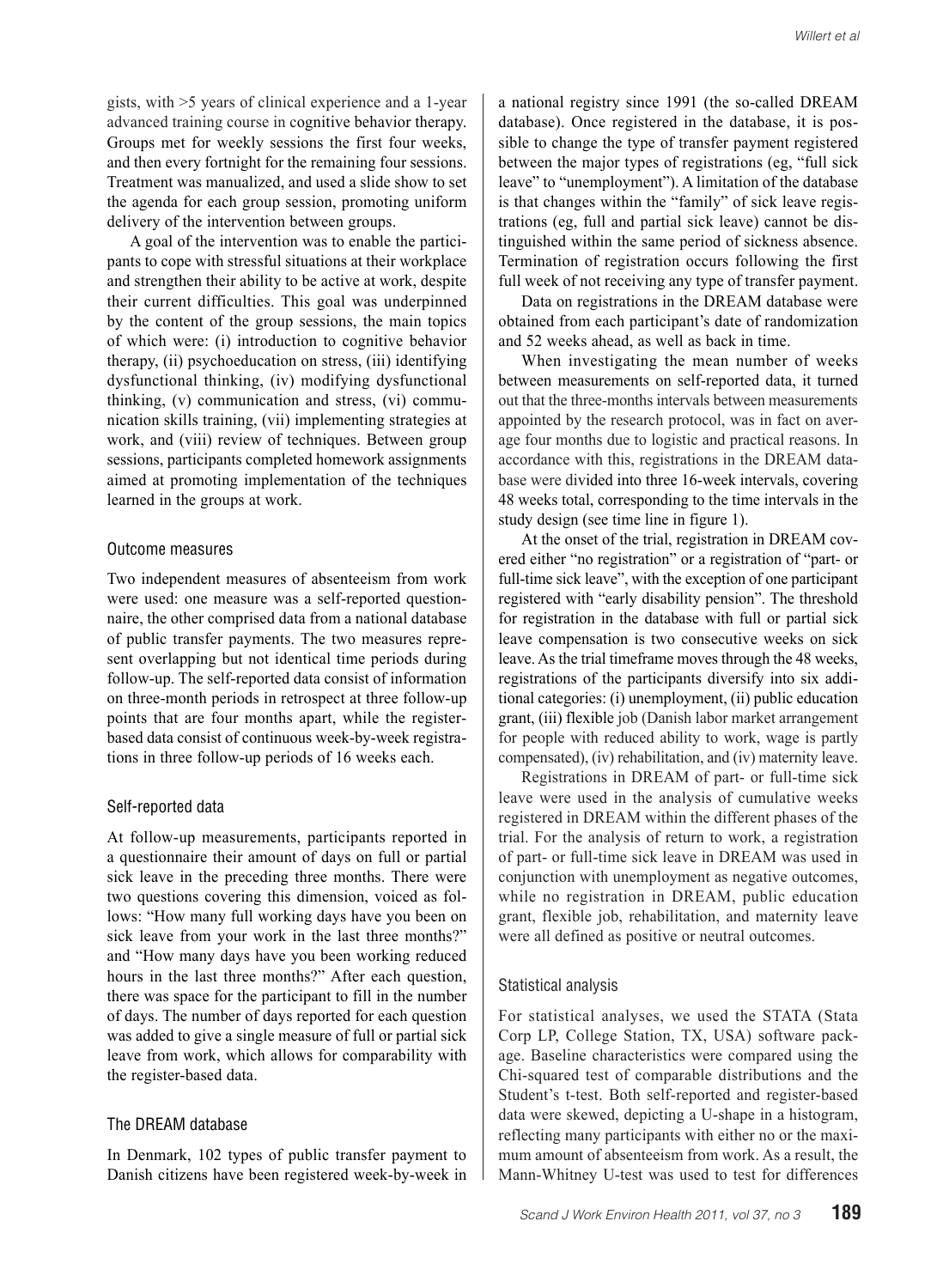in the cumulative number of days and weeks in the different phases of the trial. Calculation of Somer's *D* was used to estimate the percentual difference in sick leave registrations between two randomly chosen participants from the intervention and WLC groups.

Cumulative probability of being registered in the DREAM database over time was performed by drawing a Kaplan-Meier plot and testing for difference between the two groups with a Cox regression. "Leaving the DREAM database" was defined as four consecutive weeks with no registration in the database. Model validation of the proportional hazards assumption was performed by visual inspection of a log-log plot of the survival curves and the proportional hazards test.

For the self-reported data, those dropping out of the study or failing to complete their follow-up measurement for each phase of the trial, could not be included in the analyses (see figure 1 for number of participants with incomplete data). Register-based data were not affected by dropout and analyzed as intention-to-treat.

When measuring the amount of days or weeks of sick leave, one can compare the intervention and WLC groups in two different ways in this study design. One form of comparison is to look at the difference between the two groups in the first phase of the trial, where you compare the intervention to no intervention, represented by the WLC condition. With reference to figure 1, this means investigating differences between the two groups on the T1 reporting of days absent in the past three months for the self-reported data and in the interval from week 1–16 for the DREAM database data. Another mode of comparison is to look at the whole timeframe of the study and compare the two groups as a case of early or delayed intervention. One then investigates whether the amount used of the given resource accumulates over time, depending on whether the intervention comes early or is delayed. Referring again to figure 1, this can be achieved by looking at DREAM database registrations in weeks  $1-16$ ,  $17-32$ , and  $33-48$ , as well as in the whole timeframe (ie, weeks  $1-48$ ).

# *Results*

#### Baseline characteristics

Demographic characteristics of participants at the time of inclusion to the trial are presented in table 1. No significant differences were found between the two groups.

A total of 40 participants were not registered in DREAM at inclusion in the study, while 61 participants were on part- or full-time sick leave, and 1 participant was registered with early disability pension (see table 1). At the end of the trial, in week 48, a total of 75 partici-

pants were not registered in DREAM, 16 were registered with part- or full-time sick leave, and 11 participants had other registrations [unemployment (N=2), education grant (N=2), flex job (N=4), rehabilitation (N=2), early disability pension  $(N=1)$ , and maternity pay  $(N=1)$ ].

A total of 14 participants in the WLC group consulted a psychologist outside of the study, with a mean number of 5.4 visits. However, surprisingly, 13 participants from the intervention group also consulted a psychologist outside of the study but while still in group, with a mean of 3.1 visits.

#### Hypothesis 1: cumulative duration of sickness absence

In table 2, results on self-reported absenteeism from work, represented by days full- or part-time absent from work in the preceding three months, are presented. Median and mean days absent are presented for both groups, and results of the Mann-Whitney U-test are displayed, comparing the intervention to the wait-list control condition. Using Somer's *D*, a 29% [95% confidence interval (95% CI) 5–52] reduction of reported days on sick leave was found.

For the self-reported data, a number of participants dropped out of the study and did not provide data at the follow-up measurements (see figure 1). Dropout analyses were performed and revealed no systematic differences between those dropping out of the study and those remaining in terms of gender, age, sick leave status or PSS-score at inclusion. Also, no systematic differences were found between those dropping out of the intervention and WLC groups, respectively.

Results on long-term absence from work, represented by the cumulative number of weeks registered with either part- or full-time sick leave in the DREAM database, are presented in table 3. Results are displayed for the each of the phases of the trial, the entire timeframe of the trial, and the 48 weeks prior to randomization. Results of the Mann-Whitney U-tests are presented, comparing the two groups in the first phase of the trial, in the entire timeframe of the trial, and in the 48 weeks prior to randomization. Using Somer's *D*, a 21% (95% CI 0–42) reduction in DREAM registrations of sick leave was found.

To control for possible gender differences driving the observed effects, the analyses were re-run for women only. This only slightly affected the estimates.

#### Supplementary analysis

We have performed supplementary analyses, looking at those working and on sick leave at inclusion to the study, separately. We are aware this introduces a division of the study population in addition to that provided by the randomization. However, since the distribution of those on sick leave and those working is almost equal in the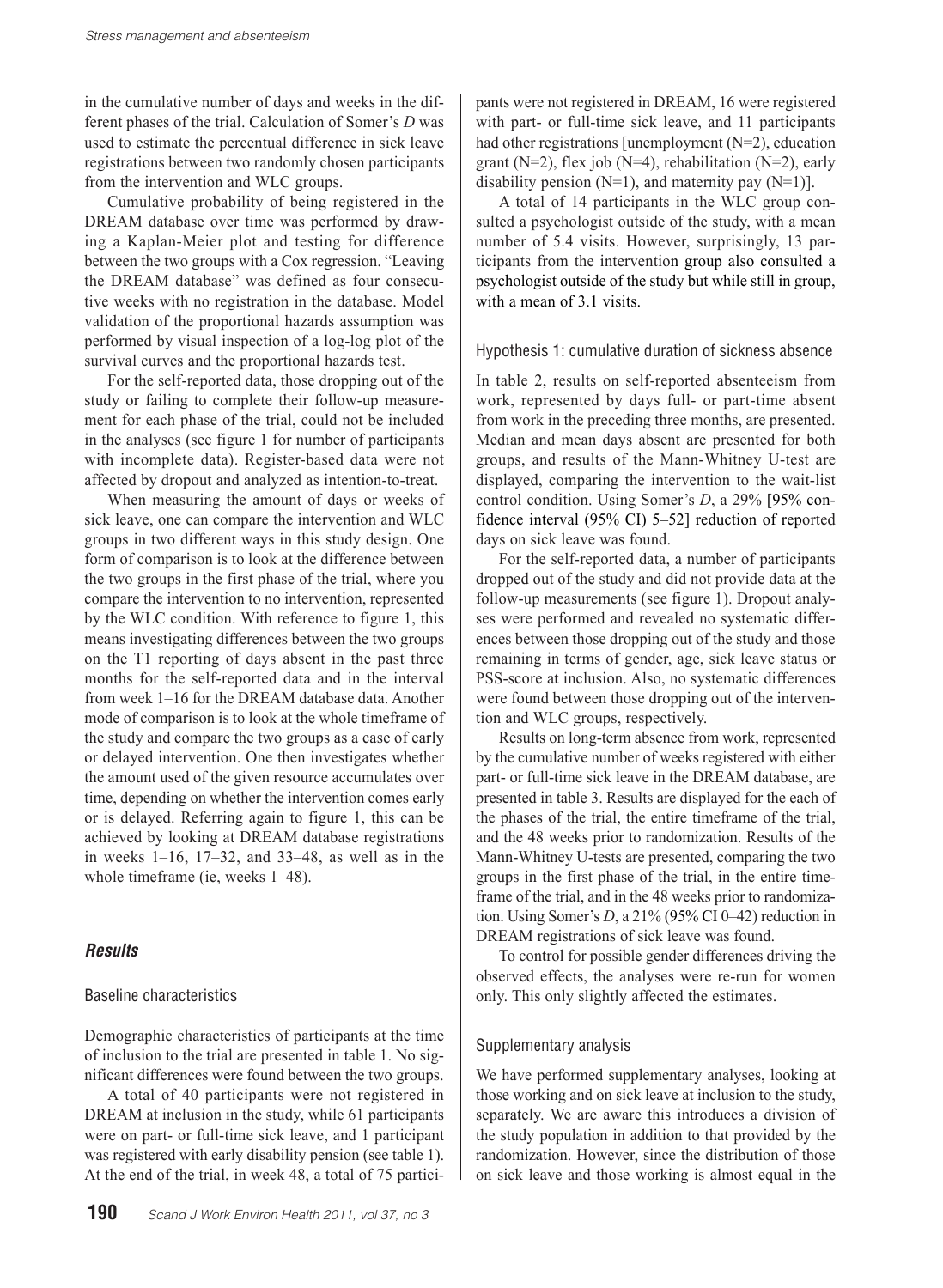| Characteristic        | Intervention (N=51) |               |      |           | Wait-list control (N=51) |               |      |           |
|-----------------------|---------------------|---------------|------|-----------|--------------------------|---------------|------|-----------|
|                       | N                   | $\frac{0}{0}$ | Mean | Range     | N                        | $\frac{0}{0}$ | Mean | Range     |
| Gender                |                     |               |      |           |                          |               |      |           |
| Female                | 41                  | 80.4          |      |           | 43                       | 84.3          |      |           |
| Male                  | 10                  | 19.6          |      |           | 8                        | 15.7          |      | $\ddotsc$ |
| Age                   | $\cdot$             | J.            | 44   | $28 - 61$ | ł.                       | ä,            | 46   | $24 - 58$ |
| Referred by           |                     |               |      |           |                          |               |      |           |
| GP                    | 24                  | 47.1          |      | $\ddotsc$ | 29                       | 56.9          |      |           |
| Union                 | 4                   | 7.8           |      |           | 6                        | 11.8          |      |           |
| Phone                 | 23                  | 45.1          |      | $\ddotsc$ | 16                       | 31.4          |      | $\ddotsc$ |
| On sick leave         |                     |               |      |           |                          |               |      |           |
| No                    | 21                  | 41.2          |      |           | 19                       | 37.3          |      | $\ldots$  |
| Part- full-time       | 29                  | 56.9          |      | $\ddotsc$ | 32                       | 62.7          |      | $\ddotsc$ |
| Other status          | 1                   | 2.0           |      | $\ddotsc$ | $\mathbf{0}$             | 0.0           |      | $\ddotsc$ |
| Contacted GP          | 49                  | 96.1          |      |           | 50                       | 98.0          |      |           |
| School education      |                     |               |      |           |                          |               |      |           |
| 9 years               | 10                  | 19.6          |      |           | 11                       | 21.6          |      | $\ddotsc$ |
| 12 years              | 41                  | 80.4          |      |           | 39                       | 76.5          |      | $\ddotsc$ |
| Further education     |                     |               |      |           |                          |               |      |           |
| Short $(<3$ years)    | 18                  | 35.3          |      |           | 14                       | 27.5          |      | $\ddotsc$ |
| Medium (3-4 years)    | 28                  | 54.9          |      | $\ddotsc$ | 29                       | 56.9          |      | $\cdot$   |
| Long $($ >4 years $)$ | $\mathbf 5$         | 9.8           |      |           | $\overline{7}$           | 13.7          |      | $\ldots$  |
| Years in workforce    |                     |               | 18   | $1 - 38$  |                          |               | 17   | $2 - 37$  |
| Occupation by field   |                     |               |      |           |                          |               |      | $\cdot$   |
| Social                | 14                  | 27.5          |      |           | 15                       | 29.4          |      |           |
| Health                | $\overline{7}$      | 13.7          |      |           | 9                        | 17.7          |      |           |
| Teaching              | 9                   | 17.7          |      | $\ldots$  | 5                        | 9.8           |      | $\ldots$  |
| Administration        | 10                  | 19.6          |      |           | 3                        | 5.9           |      | $\ldots$  |
| Other                 | 10                  | 19.7          |      |           | 13                       | 25.5          |      | $\ddotsc$ |

**Table 1.** Demographic characteristics of participants at the time of inclusion to the study. [GP=general practitioner.]

**Table 2.** Self-reported absenteeism from work, represented by days part- or full-time absent from work in the previous three months. Results are reported for the different phases of the trial, with a corresponding P-value from the Mann-Whitney U-test statistical analysis. [95% CI=95% confidence interval].

|                                                       | Intervention |           | Wait-list control |           | P-value |
|-------------------------------------------------------|--------------|-----------|-------------------|-----------|---------|
|                                                       | Days         | 95% CI    | Days              | 95% CI    |         |
| Days full- or part-time absent from work-T1<br>Median | 11           | $3 - 25$  | 45                | $19 - 60$ | 0.02    |
| Mean                                                  | 27           | $18 - 37$ | 44                | $33 - 54$ |         |
| Days full- or part-time absent from work-T2           |              |           |                   |           |         |
| Median                                                | 5            | $1 - 40$  | 12                | $4 - 58$  |         |
| Mean                                                  | 28           | $17 - 38$ | 32                | $20 - 45$ |         |
| Days full- or part-time absent from work-T3           |              |           |                   |           |         |
| Median                                                | ٠            | $\cdot$ . |                   | $2 - 21$  |         |
| Mean                                                  | ٠            | $\cdot$ . | 25                | $13 - 37$ | ٠       |

two groups at the time of inclusion (see table 1), we were motivated to look at these two groups separately. This may provide insight into differences in the effects of the intervention depending on the participants' starting point.

For the self-reported data of those working at time of inclusion in the study, at the first follow-up measurement (T1 in figure 1), we found a median number of 4.5 days (range 2–14) on sick leave for the intervention group, compared to a median of 7.5 days (range 1–40) for the WLC group  $(P=0.33)$ . For those on sick leave at inclusion to the study, the intervention group reported a median of 32 days (range 7–66), compared to a median of 61.5 days (range 43–90) in the WLC group ( $P=0.07$ ).

From the register-based data, for participants working at time of inclusion in the study, we found in weeks 1–16 a median of 0 weeks (range 0–0) registered in DREAM for the intervention group, compared to a median 0 weeks (range  $0-5$ ) for the WLC group (P=0.11). For those on sick leave at the time of inclusion, the intervention group has a median registration of 14.5 weeks (range 10–16) in DREAM, compared to a median of 16 weeks (range 12–16) for the WLC group  $(P=0.27)$ .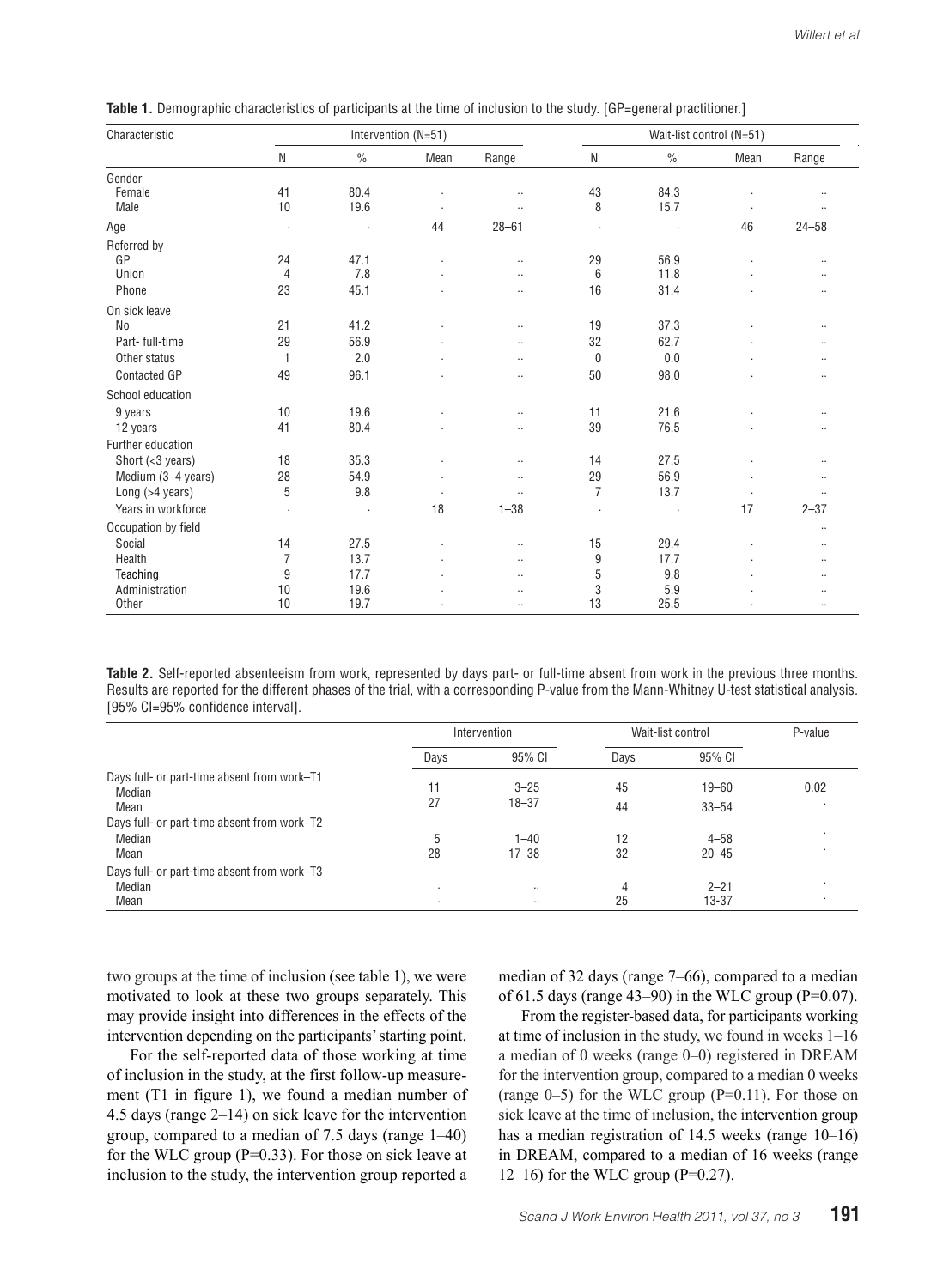**Table 3.** Register-based records of absenteeism from work, represented by cumulative number of weeks registered with part- or fulltime sick leave in DREAM database. Results are reported for the different phases of the trial, the complete time interval, as well as the 48 weeks prior to randomization. P-values are from the Mann-Whitney U-test statistical analyses. [95% CI=95% confidence intervals].

|                                |                | Intervention |       | Wait-list control |                |
|--------------------------------|----------------|--------------|-------|-------------------|----------------|
|                                | Weeks          | 95% CI       | Weeks | 95% CI            |                |
| Weeks in DREAM, weeks 1-16     |                |              |       |                   |                |
| Median                         | 6              | $0 - 11$     | 12    | $8 - 16$          | 0.06           |
| Mean                           |                | $5 - 9$      | 10    | $8 - 11$          |                |
| Group total                    | 360            |              | 486   | $\cdot$ .         | $\cdot$        |
| Weeks in DREAM, weeks 17-32    |                |              |       |                   |                |
| Median                         | 0              | $0 - 1$      | 0     | $0 - 11$          | $\cdot$        |
| Mean                           | 4              | $2 - 5$      | 6     | $4 - 9$           | $\blacksquare$ |
| Group total                    | 190            | $\ddotsc$    | 328   | $\cdot$ .         |                |
| Weeks in DREAM, weeks 33-48    |                |              |       |                   |                |
| Median                         | 0              | $0 - 0$      | 0     | $0 - 0$           |                |
| Mean                           | $\overline{2}$ | $0 - 3$      | 4     | $2 - 5$           |                |
| Group total                    | 92             | $\ddotsc$    | 183   | $\cdot$           |                |
| Weeks in DREAM, weeks 1-48     |                |              |       |                   |                |
| Median                         | 8              | $1 - 13$     | 14    | $8 - 27$          | 0.07           |
| Mean                           | 13             | $8 - 17$     | 20    | $14 - 25$         |                |
| Group total                    | 642            |              | 997   | $\cdot$ .         |                |
| Weeks in DREAM, 48 weeks prior |                |              |       |                   |                |
| Median                         | 8              | $5 - 13$     | 11    | $6 - 17$          | 0.57           |
| Mean                           | 12             | $8 - 15$     | 13    | $10 - 17$         |                |
| Group total                    | 590            |              | 678   | $\cdot$ .         |                |

#### Hypothesis 2a: rate of return to work

Changes in the rate of lasting return to work (or equivalent) are presented in figure 2 for the 60 participants who were on sick leave at randomization. The median period of return to work was week 16 (range 11–26) in the intervention group, compared to week 33 (range 14–43) in the WLC group. This difference translates into a hazard ratio of 1.58 (range 0.89–2.81) favoring the intervention group  $(P=0.12)$ .

#### Hypothesis 2b: incidence of new sick leave spells

We also conducted an analysis of incidence of new periods of sick leave, for participants who were working at randomization (N=42). During the follow-up in weeks 1–16, two individuals from the intervention group  $(N=24)$  and four from the WLC group  $(N=18)$  entered a period of sick leave registered in the DREAM database. A further four individuals from the intervention group entered a period of sick leave in weeks 17–32. In total, six participants (25 %) from the intervention group, and four (22.2 %) from the WLC group entered a period of sick leave in the 48 weeks of follow-up. There were too few cases to perform a statistical test.

# *Discussion*

Findings in relation to hypothesis 1

From a randomized, WLC trial, we have found a

reduction in self-reported absenteeism from the intervention compared to the WLC condition in the first phase of the trial. The difference between the two groups on median number of days absent from work was 34 days, corresponding to a 5–55% reduction. Regarding participants' long-term absence from work in weeks 1–16, a three-week difference in the median number of weeks registered in the DREAM database was observed, corresponding to a 0–40% reduction, but falling short of reaching statistical significance.

On long-term absence from work across all phases of the trial, there was a tendency for the intervention group to have fewer weeks registered with sick leave. This was calculated considering the complete timeframe of the study, from 1–48 weeks, indicating a possible reduction in long-term absence from work, from an early intervention.

# Findings in relation to hypothesis 2a

The rate of return to work among participants that were sick listed was faster in the intervention group, although not statistically significant. In the first phase of the trial, both groups saw a decline in sick leave registrations, which accelerated for the intervention group compared to the WLC group in the following stages of the trial. This was contrary to our expectations of a more immediate effect of the intervention within the first month after baseline and may lead to questioning whether the 16-week follow-up period was long enough to catch up on the effects. Also, we saw a decline in sick leave registrations in the WLC group before receiving the intervention. This may be due to the inclusion criterion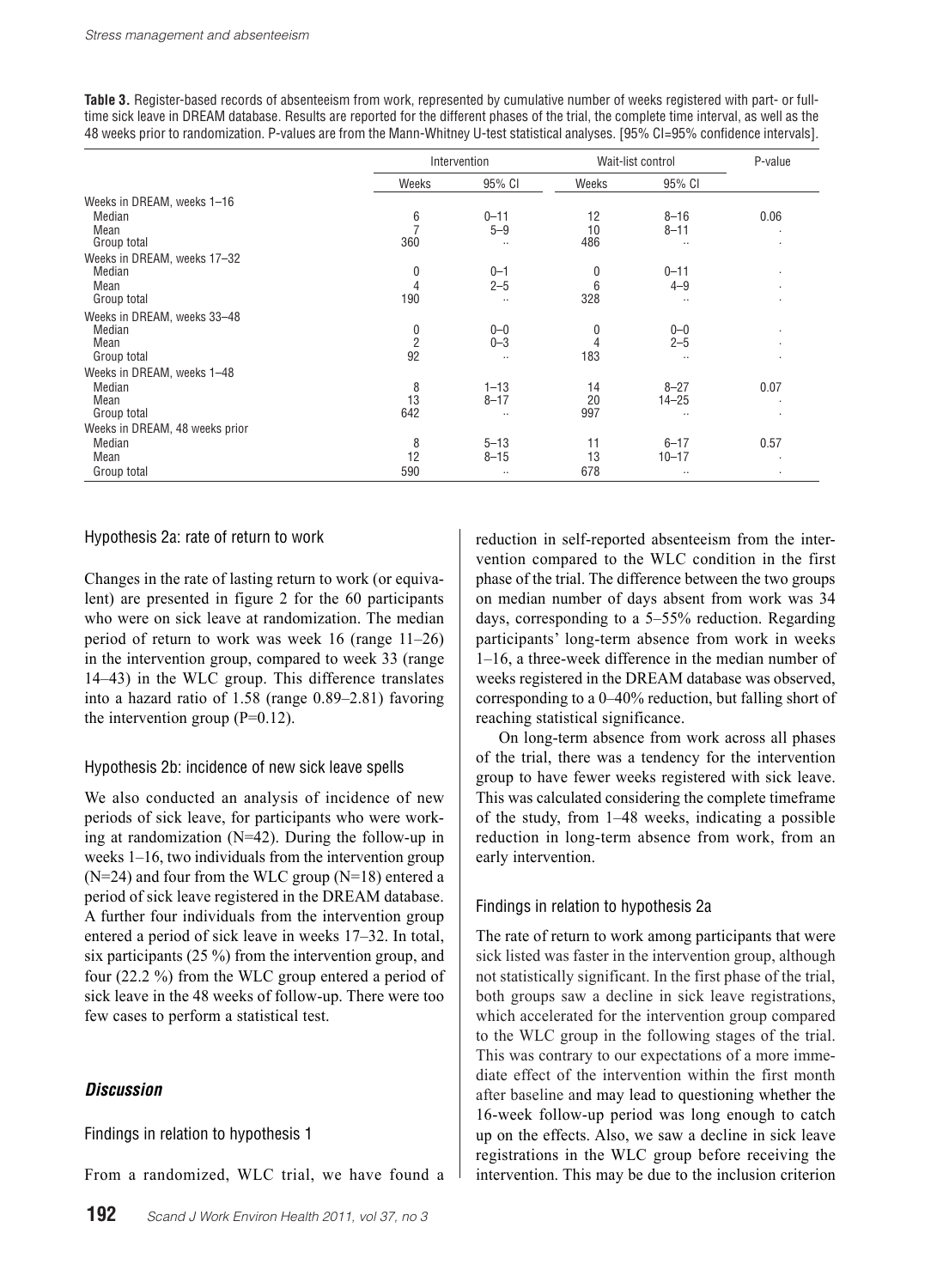



of a planned return to work for those on sick leave at inclusion, but may also highlight that factors apart from the intervention influence return to work. Overall, for both groups three out of four, who started out on sick leave, returned to work (or equivalent) by week 48.

#### Findings in relation to hypothesis 2b

Regarding the incidence of new spells of sick leave, for those working at the time of inclusion, one in four participants entered a new spell of sick leave during the follow-up period. There were too few cases to analyze differences between groups and we cannot formally test hypothesis 2b with the sample size in this study.

#### Comparison with previous studies

In their study, de Vente et al (11) found a trend towards more days absent, comparing two stress management interventions based on cognitive behavior therapy with care-as-usual. Care-as-usual was defined as consultion of an occupational physician (mean number of visits 2.56), general practitioner (mean number of visits 1.44) or a psychologist/social worker (mean number of visits 4.64, N=11). In our study, we compare a cognitive behavioral stress management intervention with a WLC condition. Participants in the latter condition were not hindered in seeking other help while on the wait-list, and reported a mean 2.5 visits to their general practitioner while 14 participants on the wait-list reported consultations with a psychologist outside of the study (mean of 5.4 visits). There appear to be some similarities between de Vente et al's care-as-usual condition (11), and the WLC condition employed in our study. However, contrary to the findings of de Vente et al, the cognitive behavioral intervention program we investigated was found to be effective in lowering self-reported absenteeism. The diverging findings may be by explained by differences in the content of the stress management interventions, but also that they are embedded within two different labor market regulations (namely, Denmark and the Netherlands).

In the study by Blonk et al (6), a stress management intervention based on cognitive behavior therapy was not more effective than the no-intervention control group. However, a combined intervention (based on cognitive behavior therapy but with the added components of a graded activity scheme guiding the rate of return to work and workplace interventions) surpassed both the control and group format intervention. In our study, contrary to the Blonk et al study (6), we found that an intervention based on cognitive therapy is superior to a WLC group. Blonk et al's added elements of graded activity schemes and workplace interventions were not part of the intervention manual used in our study.

The study by Klink et al (12) compares a graded activity scheme intervention, based on the cognitive behavioral approach "stress inoculation training", with care-as-usual visits to a resident occupational physician within a postal company. An effect on return to work and absenteeism was found. As in the previous study, the graded activity component is central to the intervention. This component was not explicitly part of the intervention manual in our study. Another difference between the two studies is the population sample, where the Klink et al study is situated within a specific company and reports 63% male participants. These differences reduce the comparability of the Klink et al study to our study.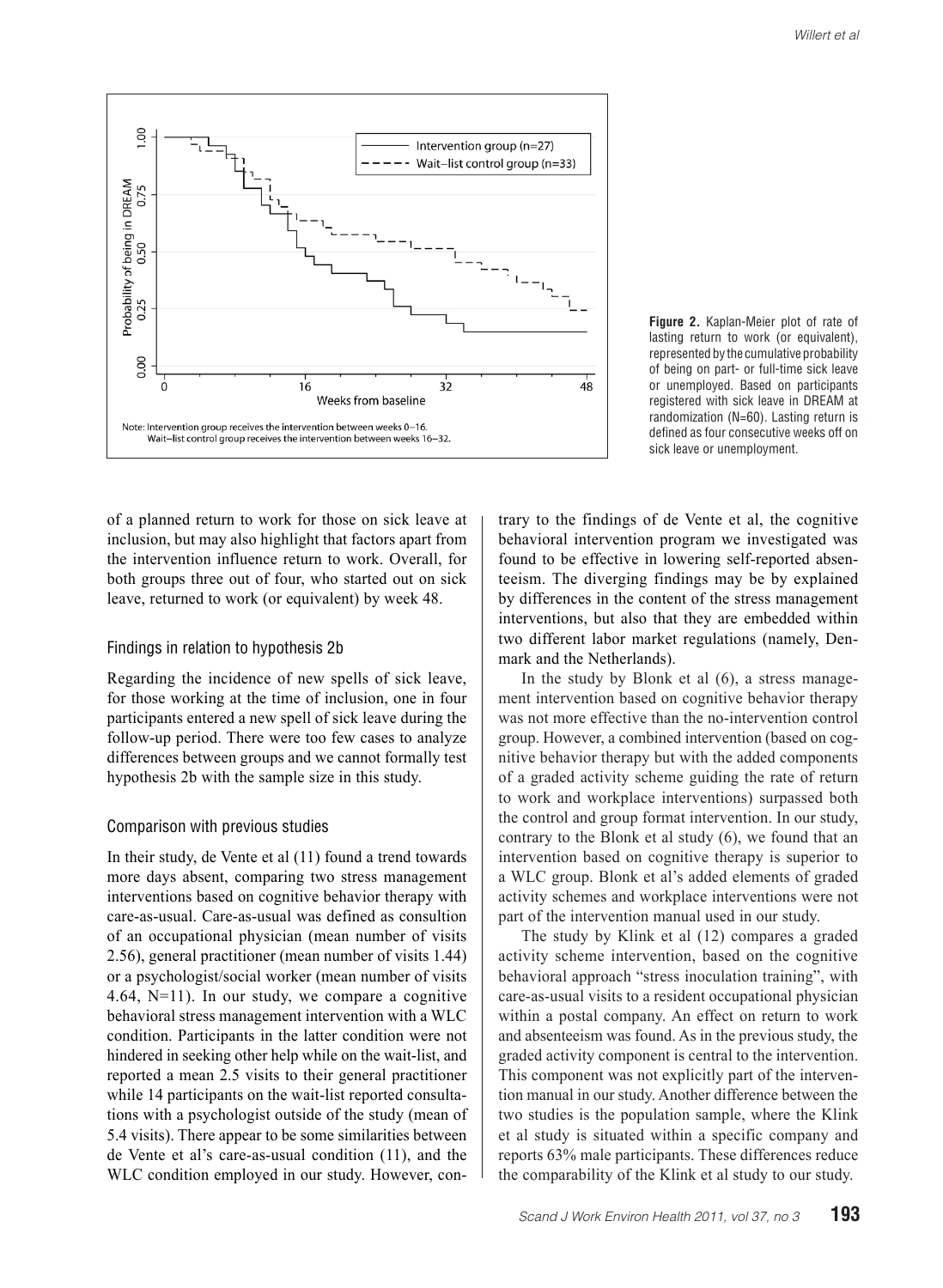# Validity

There are several factors to consider when evaluating the internal and external validity of this study. In the first phase of the trial, comparing the intervention to the wait-list, observed differences may reflect an effect of the intervention. On the other hand, observed differences may also be associated with the WLC study design, which may compromise internal validity. One can speculate that a participant randomized to the waiting list may postpone work resumption as planned, until the wait-list is over. Another threat to the internal validity may also come from the WLC design; since those on the wait-list do not receive any placebo treatment. Compared to those receiving the intervention, it is not possible to discern whether the observed effects stem from the gesture of offering any form of help or if the effect is due to specific components of the intervention. From research on the efficacy of psychological treatments in general, it is known that the effects one can expect stem from both non-specific and specific factors (23).

In the study, we see a low drop-out rate in the WLC phase of the trial; the drop-out is distributed between the two groups, supporting the internal validity of the study.

Compared to the general working population, participants are weighted towards being middle-aged female workers working in the social, healthcare, education, and administration sectors. Less is known from this trial on the effects of the intervention on, for example, male or blue-collar workers, which may threaten the external validity of the study. Also, we have no measure of the extent of sickness presenteeism (ie, going to work despite not feeling fit for work), which may be more associated with some occupations than others (26).

Both the self-reported and register-based data have their strengths and limitations. The self-reported data reflect both short and long-term spells absent from work. However, the retrospective sampling method used lends itself to potential recall bias and also information bias in terms of a potential drive to "please the researchers" after receiving the intervention. Dropout is another source of bias, as cases are lost at follow-up measurements. On the other hand, data from the DREAM register reflect only long-term spells of absence (>2 weeks). DREAM is an administrative database and an objective source of information not influenced by recall bias, and unaffected by dropout.

When studying absenteeism and return to work, administrative regulations of the labor market may have powerful consequences in guiding worker behavior and actions. In Denmark, a worker can receive a maximum of 52 weeks on sick leave with full compensation. This may impose pressure on participants who are approaching the limit of 52 weeks of absence, limiting the comparability of our study with studies from other countries.

**194** *Scand J Work Environ Health 2011, vol 37, no 3*

Both the self-reported and register data on absenteeism are highly skewed. The differences found between the groups may be driven by differences at the extreme ends of the distribution of the data, as proposed by Loisel et al (27). In a histogram, we see more participants with no days or weeks absent in the intervention group, and more participants with all days or weeks absent in the WLC group. In the distribution of the data between these two extremes, the differences between the groups are less pronounced.

#### Concluding remarks

We believe the observed reduction in absenteeism from work has potential clinical and practical implications, since costs associated with absenteeism from work is a major concern for employers and society. It is an unanswered question whether the intervention improves the health of participants, also because the concept of health has multiple definitions. The intervention aims to improve participants' motivation to face challenges experienced at work and supplies a set of tools, as well group support, to take an active stance toward handling those challenges.

In conclusion, we have found support for our first hypothesis: the intervention reduces self-reported absenteeism from work when compared to a WLC condition. Using register-based information on long-term absence from work a similar trend was found, but did not reach statistical significance. With regards to the second hypotheses, no conclusive evidence was found on the rate of lasting return to work (or equivalent) for those on long-term absence from work at the onset of the trial or on the incidence of new spells of sick leave for those working at the time of the study.

# *Acknowledgments*

Chief advisor in the Labor Market Agency, Jørgen Hedegaard Rasmussen, is acknowledged for his expert assistance in delivering data from the DREAM database. This research was carried out at the Department of Occupational Medicine, Aarhus University Hospital, Denmark.

# *References*

- 1. Borg V, Brouwers A, Kuhn K, Neboit M, Méreau P, Nogareda S. Research on Work-related Stress. Luxembourg: Office for Official Publications of the European Communities (European Agency for Safety and Health at Work); 2000.
- 2. Kivimäki M, Head J, Ferrie JE, Shipley MJ, Vahtera J, Marmot